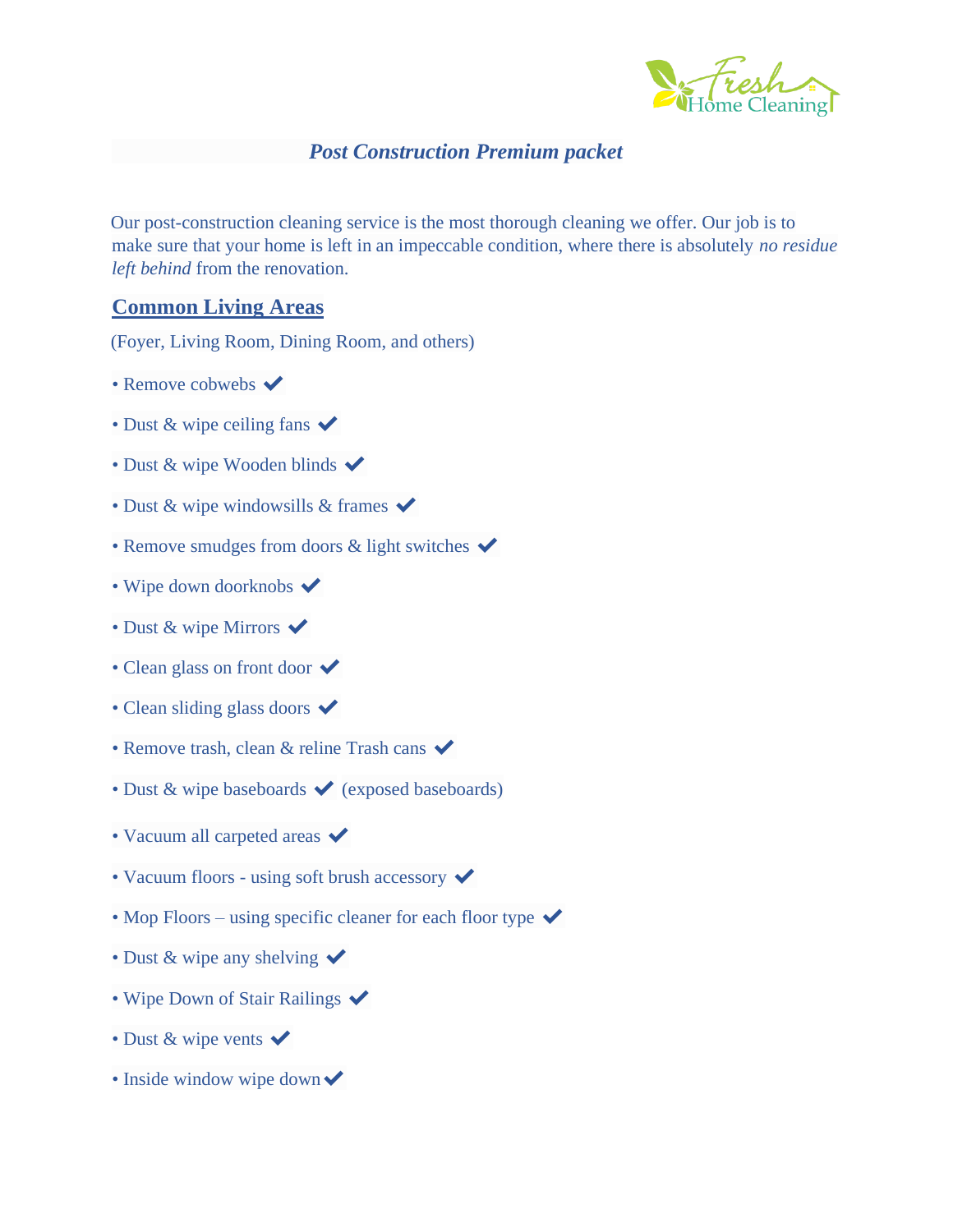

## **KITCHEN**

- Dust & wipe Light Fixtures  $\checkmark$
- Remove cobwebs  $\blacktriangleright$
- Remove smudges from cabinet fronts and drawers  $\blacktriangledown$
- Remove smudges from doors  $\&$  light switches  $\checkmark$
- Wipe down doorknobs  $\blacktriangledown$
- Clean and sanitize Countertops & backsplash  $\checkmark$
- Clean and Sanitize Sink  $\checkmark$
- Microwave cleaned inside  $&$  out  $\blacktriangledown$
- Clean exterior of Refrigerator  $\checkmark$
- Clean exterior of Oven  $\checkmark$
- Clean Stove Top  $\checkmark$
- Remove Trash, Clean & Reline Trash Can  $\checkmark$
- Clean & Polish all glass, chrome & stainless-steel surfaces  $\checkmark$
- Dust & wipe Baseboards  $\blacktriangledown$
- Vacuum Floors using soft brush accessory  $\checkmark$
- Mop floor using specific cleaner on floor type  $\checkmark$
- Dust & wipe any shelving  $\checkmark$
- Dust & Vacuum Inside of Pantry  $\checkmark$
- Dust & wipe top of kitchen cabinets
- Clean inside kitchen & bathroom cabinets & Drawers
- Inside window wipe down  $\checkmark$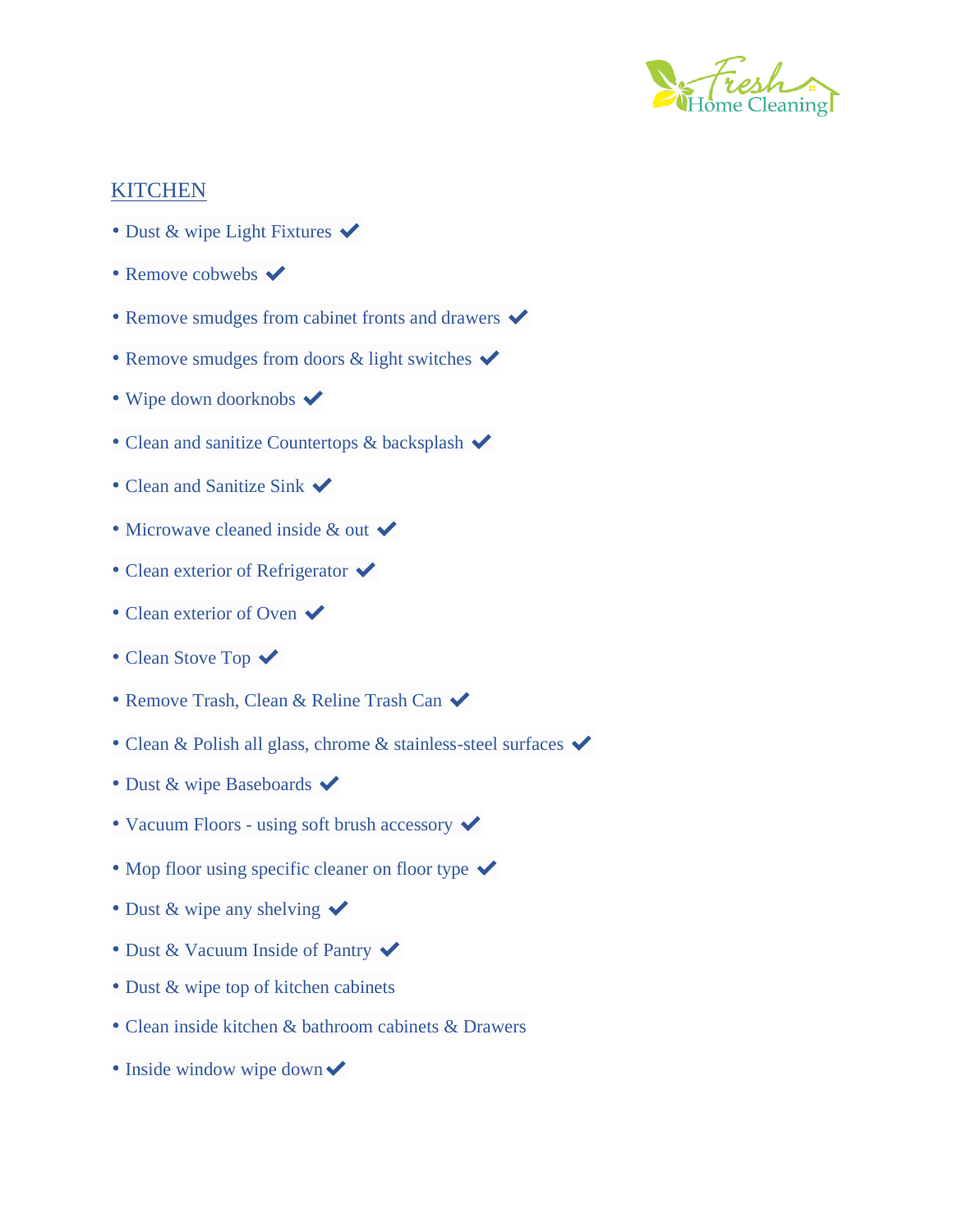

• Wipe down doors  $&$  trims  $\blacktriangleright$ 

#### BEDROOMS

- Dust & wipe Ceiling Fans  $\checkmark$
- Remove High Cobwebs  $\blacktriangledown$
- Dust & wipe wooden Blinds  $\blacktriangleright$
- Dust & wipe Windowsills  $\checkmark$
- Dust & wipe mirrors  $\checkmark$
- Remove smudges from doors & light switches  $\checkmark$
- Remove trash, clean & Reline Trash cans  $\checkmark$
- Dust & wipe baseboards  $\blacktriangleright$
- Vacuum Floors using soft brush accessory  $\checkmark$
- Mop floors (when applies)  $\blacktriangleright$
- Dust & wipe Shelving  $\checkmark$
- Dust, wipe & Vacuum Inside of Closets  $\checkmark$
- Inside window wipe down  $\checkmark$
- Wipe down doors  $&$  trims  $\blacktriangleright$

#### BATHROOMS

- Dust & wipe Light Fixtures & Remove Cobwebs  $\blacktriangledown$
- Remove Smudges from Cabinets & Drawers  $\checkmark$
- Remove Smudges from doors & Light switches  $\checkmark$
- Sinks & Counters (scrub, clean, sanitize & polish) ✔
- Toilets (scrub, clean & sanitize)  $\checkmark$
- Shower, Tile & Tub (scrub, clean, sanitize & polish)  $\checkmark$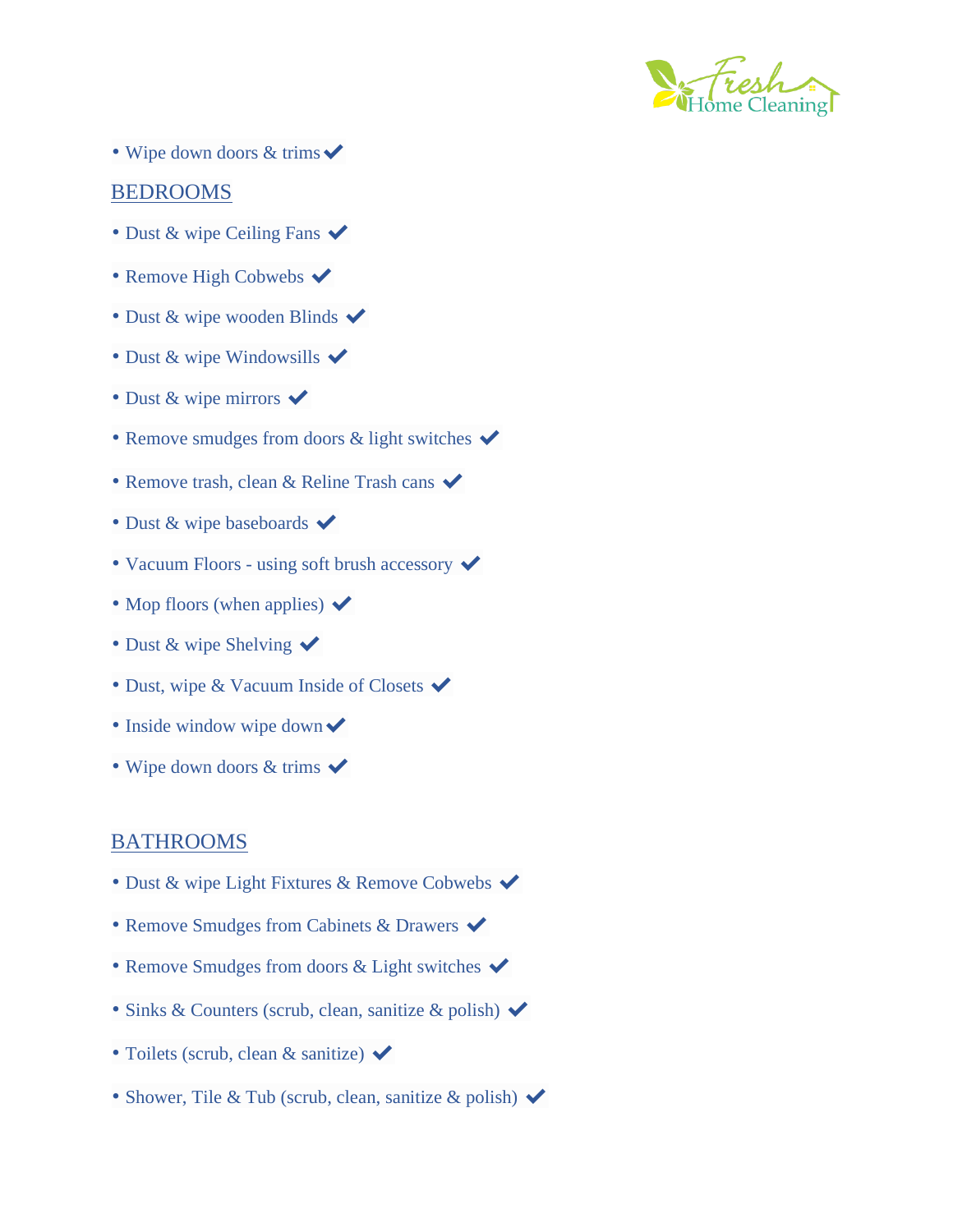

- Shower Glass cleaned  $\blacktriangledown$
- Bathroom Fixtures Cleaned & Shined  $\blacktriangledown$
- Mirrors cleaned  $\blacktriangleright$
- Remove trash, Clean & Reline trash can  $\checkmark$
- Floors Vacuum, HAND WASH and disinfect  $\blacktriangledown$
- Floors & grout– Scrub, wash and dry  $\checkmark$
- Remove Cobwebs  $\blacktriangleright$
- Dust & wipe any shelving  $\checkmark$
- Inside window wipe down  $\blacktriangleright$
- Wipe down doors  $&$  trims  $\blacktriangledown$

### Laundry Room:

- Remove High Cobwebs  $\blacktriangledown$
- Dust & wipe light fixtures  $\checkmark$
- Dust & wipe any windowsills  $\checkmark$
- Washer / Dryer dust & wipe outside  $\checkmark$
- Vacuum Floor  $\checkmark$
- Mop Floor  $\checkmark$
- Dust & wipe any shelving  $\checkmark$
- Remove Smudges from light switches  $\checkmark$
- Inside window wipe down  $\checkmark$
- Wipe down doors  $&$  trims  $\blacktriangledown$